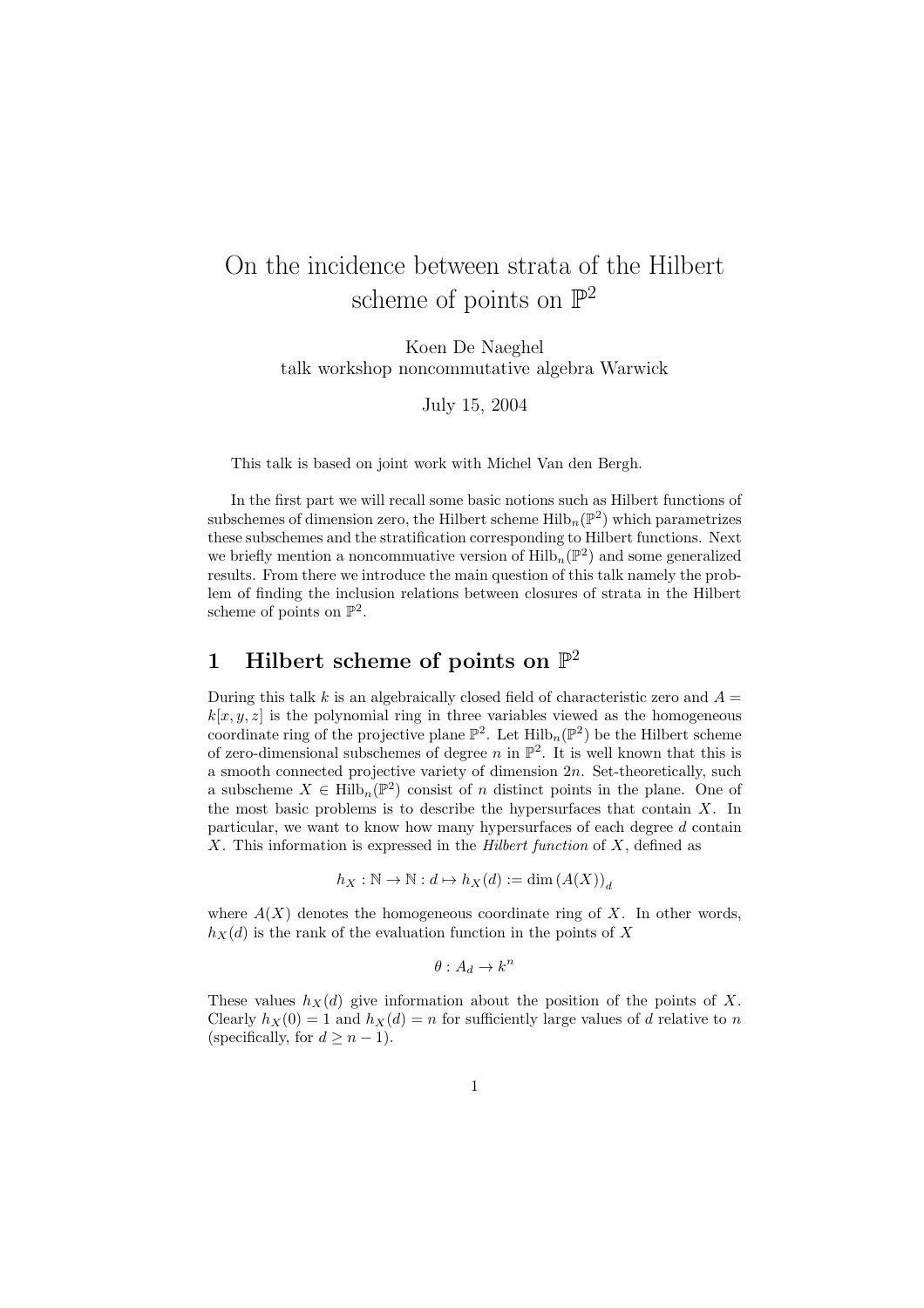**Example 1.** The simplest case is where X consists of three points in  $\mathbb{P}^2$ . Then the value  $h_X(1)$  tells us whether or not those three points are collinear: we have

$$
h_X(1) = \begin{cases} 2 & \text{if the three points are collinear} \\ 3 & \text{if not} \end{cases}
$$

and  $h_X(d) = 3$  for  $d \geq 2$ , whatever the position of the points. This follows from the fact that the evaluation function in the three points  $A_d \to k^3$  is surjective, since for any two of the three points there exists a polynomial of degree d vanishing at these two points, but not at the third point.

A numeric function  $\varphi : \mathbb{N} \to \mathbb{N}$  is said to be a *Hilbert function of degree n* if  $\varphi = h_X$  for some subscheme X of dimension zero and degree n. A characterisation of all possible Hilbert functions of degree  $n$  was given by Macaulay. Apparently it was Castelnuovo who first recognized the utility of the difference function

$$
s = s_X : \mathbb{N} \to \mathbb{N} : l \mapsto s_X(d) = h_X(d) - h_X(d-1)
$$

which apparently satisfies

$$
\begin{cases}\ns(0) = 1, s(1) = 2, \dots, s(u) = u + 1 \\
s(u) \ge s(u+1) \ge \dots \text{ for some } u \ge 0, \text{ and} \\
s(d) = 0 \text{ for } d \gg 0\n\end{cases}
$$
\n(1)

Numeric functions  $s : \mathbb{N} \to \mathbb{N}$  for which (1) holds are called *Castelnuovo* functions. It is convenient to visualize them using the graph of a staircase function, as shown in the example below. The number of unit cases in the diagram is called the weight of s.

**Example 2.**  $s(t) = 1 + 2t + 3t^2 + 4t^3 + 5t^4 + 5t^5 + 3t^6 + 2t^7 + t^8 + t^9 + t^{10}$  is a Castelnuovo polynomial of weight 28. The corresponding diagram is



It is known that a function h is of the form  $h_X$  for  $X \in \text{Hilb}_n(\mathbb{P}^2)$  if and only if  $h(m) = 0$  for  $m < 0$  and  $h(m) - h(m - 1)$  is a Castelnuovo function of weight n. It is natural to put the following ordering on the set of all Hilbert functions of degree  $n$ 

$$
\varphi \leq \psi
$$
 if  $\varphi(l) \leq \psi(l)$  for all  $l \in \mathbb{N}$ 

The corresponding graph is called the *Hilbert graph* of degree  $n$ . As a convention we put the minimal Hilbert series on top.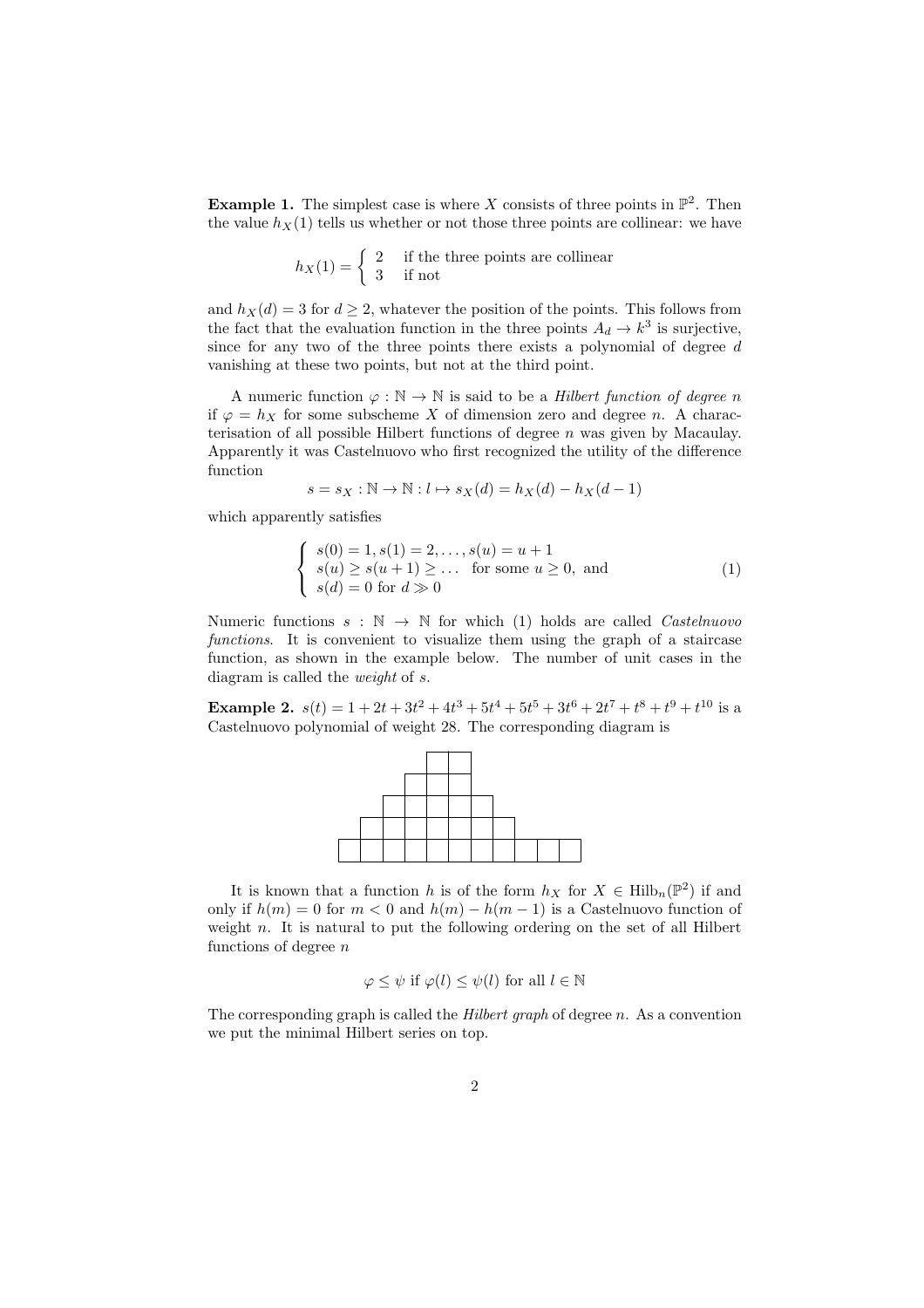**Example 3.** There are three Hilbert functions of degree  $n = 5$ , namely

 $h_1 : 1 \ 2 \ 3 \ 4 \ 5 \ 5 \ \ldots \quad s_3 : 1 \ 1 \ 1 \ 1 \ 1$ 

corresponds with five collinear points

 $\mathbb{R}$  $h_2$ : 1 3 4 5 5 ...  $s_2$ : 1 2 1 1

five points with exactly four collinear

 $h_3 : 1 \; 3 \; 5 \; 5 \; \ldots$   $s_1 : 1 \; 2 \; 2$ 

five points in generic position

The Hilbert graph is

$$
\begin{array}{c}\nh_1 \\
h_2 \\
h_3\n\end{array}
$$

This presentation of Hilbert functions by Castelnuovo stairs has another advantage: given two Hilbert functions  $\varphi, \psi$  of degree n it is easy to decide whether or not  $\varphi \leq \psi$ , just check if the diagram of  $\varphi$  can be obtained from the diagram of  $\psi$  by moving blocks from right to left in such a way that the intermediate graphs are still Castelnuovo stairs.

As n becomes larger the number of Hilbert functions increases rapidly and the Hilbert graps become more complicated. It is easy to see that the number of Hilbert functions of degree  $n$  equals the number of partitions of  $n$  with odd parts. For instance there are 38 Hilbert functions of degree  $n = 17$ , the Hilbert graph is plotted below in Example 4. For  $n = 100$  the number of Hilbert functions exceeds 450000.

There is a natural stratification of Hilb<sub>n</sub>: any Hilbert function  $\varphi$  defines a subscheme  $H_{\varphi}$  of Hilb<sub>n</sub> by

$$
H_{\varphi} = \{ X \in \text{Hilb}_n \mid h_X = \varphi \}
$$

Gotzmann proved that this strata are smooth, connected and locally closed.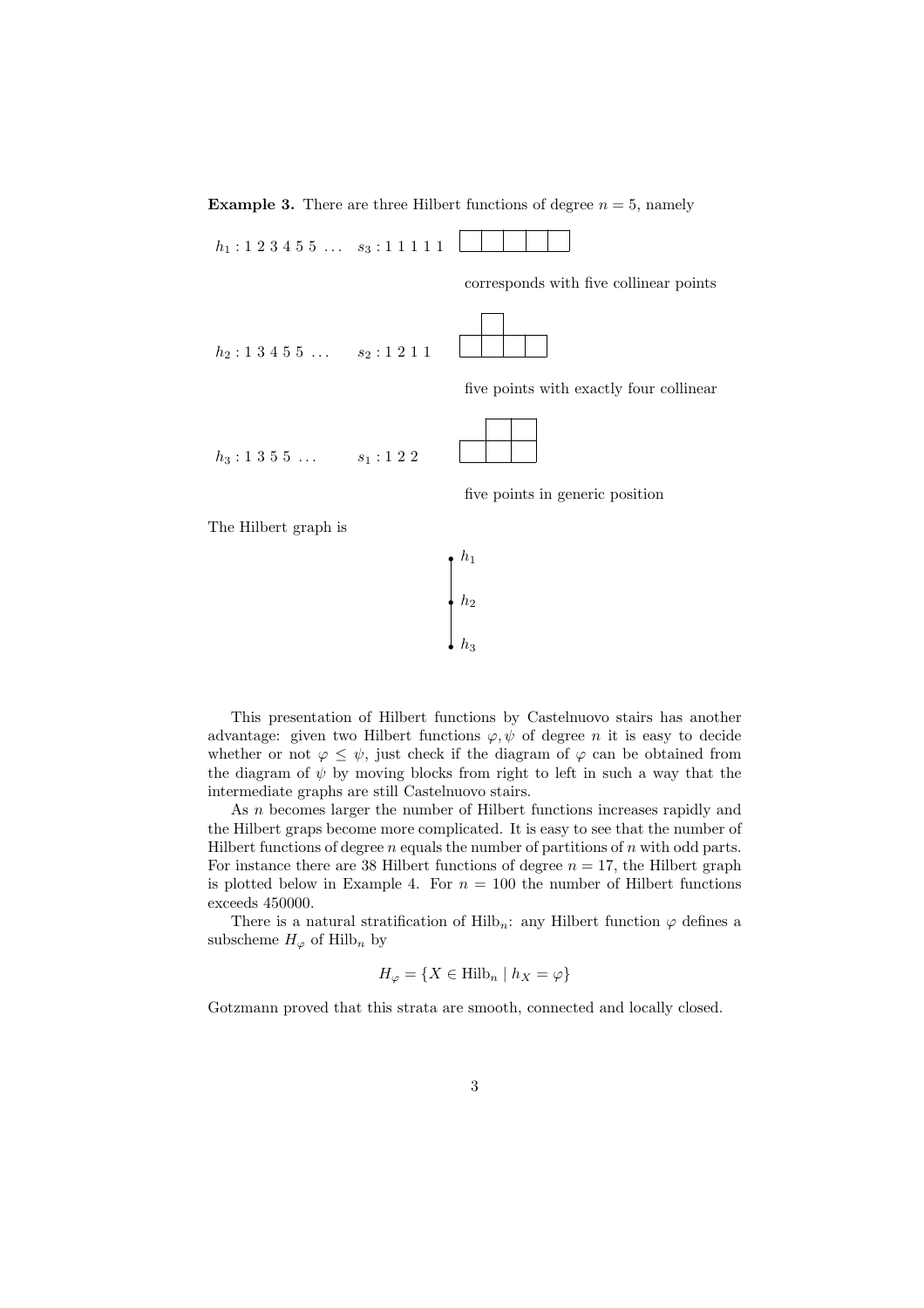

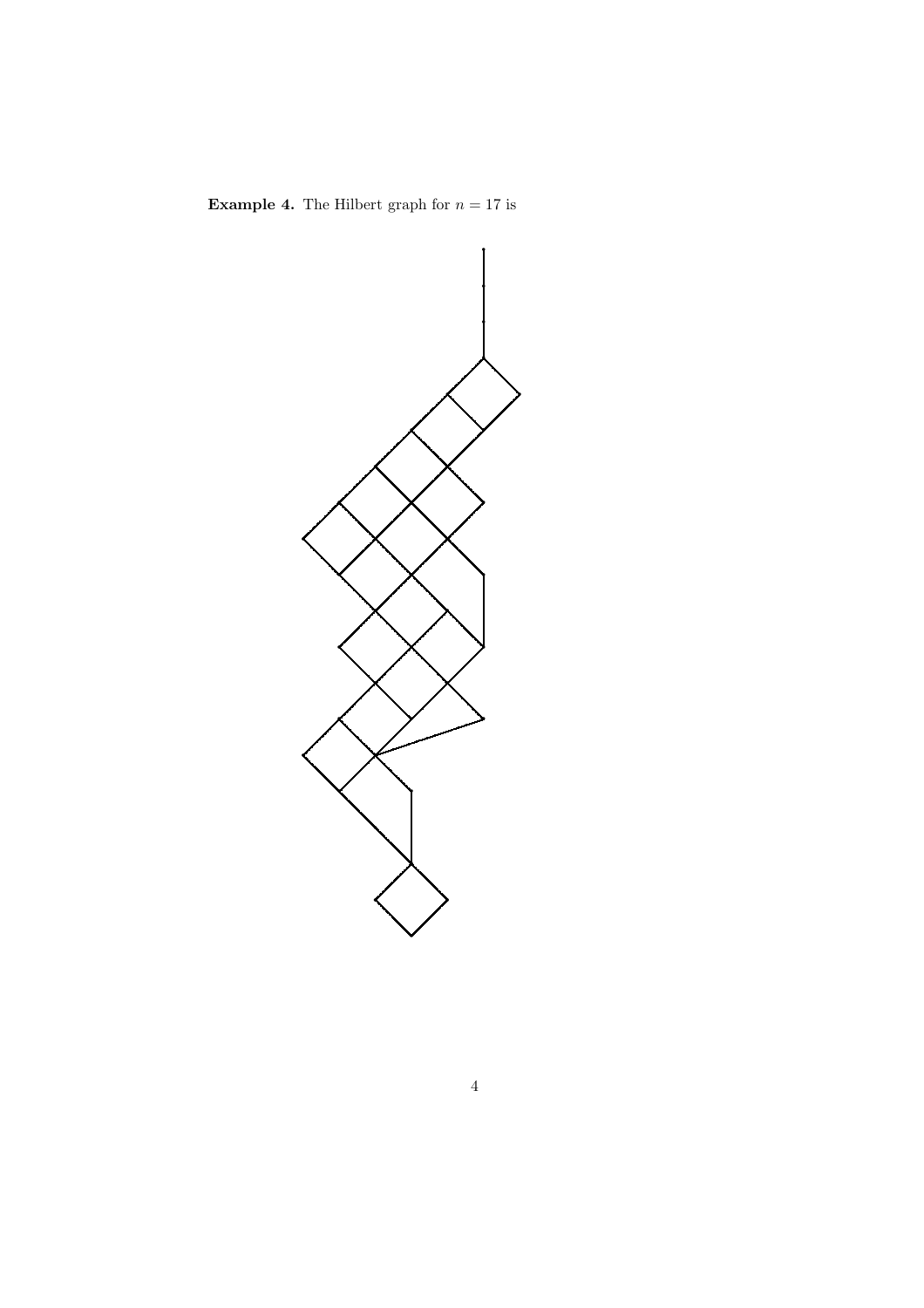#### 2 Noncommutative Hilbert scheme of points

It turns out that some of the above results generalize to certain non-commutative deformations of  $\mathbb{P}^2$ , namely the ones which coordinate ring is a three dimensional Koszul Artin-Schelter regular algebra S. These noncommutative graded rings S are very similar to the commutative polynomial ring  $A = k[x, y, z]$ . In particular it has the same Hilbert function and the same homological properties. Let  $\mathbb{P}_{q}^{2} = \text{Proj } S$  be the corresponding noncommutative  $\mathbb{P}^{2}$ .

The Hilbert scheme  $\mathrm{Hilb}_{n}(\mathbb{P}_{q}^{2})$  was constructed by Nevins and Stafford (independently by De Naeghel and Van den Bergh for a less general situation). The definition of  $\text{Hilb}_n(\mathbb{P}_q^2)$  is not entirely straightforward since in general  $\mathbb{P}_q^2$ will have very few zero-dimensional non-commutative subschemes, so a different approach is needed. It turns out that the correct generalization is to define  $\text{Hilb}_n(\mathbb{P}_q^2)$  as the scheme parametrizing the torsion free graded S-modules I of projective dimension one such that

$$
h_S(m) - h_I(m) = \dim_k S_m - \dim_k I_m = n \text{ for } m \gg 0
$$

(in particular  $I$  has rank one as  $S$ -module). It is easy to see that if  $S$  is commutative i.e.  $S = k[x, y, z]$  then this condition singles out precisely the graded A-modules which occur as  $I_X$  for  $X \in \text{Hilb}_n(\mathbb{P}^2)$ . We were able to prove

Theorem 1. There is a bijective correspondence between Castelnuovo polynomials  $s(t)$  of weight n and Hilbert series  $h_I(t)$  of objects in  $\text{Hilb}_n(\mathbb{P}_q^2)$ , given by

$$
h_I(t) = \frac{1}{(1-t)^3} - \frac{s(t)}{1-t}
$$

Moreover,  $\mathrm{Hilb}_{n}(\mathbb{P}_{q}^{2})$  is connected.

*Remark* 5. The fact that  $\text{Hilb}_n(\mathbb{P}_q^2)$  is connected was also proved by Nevins and Stafford for almost all S using deformation theoretic methods and the known commutative case. In case where  $S$  is the homogenization of the first Weyl algebra this result was also proved by Wilson. Our proof is intrinsic and enirely different though.

Analogous to the commutative Hilbert scheme we have a stratification on  $\text{Hilb}_n(\mathbb{P}^2_q)$  by Hilbert series. We were able to show that as in the commutative case this strata are smooth, connected and locally closed.

As  $\text{Hilb}_n(\mathbb{P}^2)$  and  $\text{Hilb}_n(\mathbb{P}^2)$  have analogous strata, it is natural to ask if the incidence between their strata is also analogous. In other words, does the problem

Given two strata  $H, H'$ , when do we have  $H \subset \overline{H'}$ ?

has the same solution for  $\mathrm{Hilb}_{n}(\mathbb{P}_{q}^{2})$  as it has for  $\mathrm{Hilb}_{n}(\mathbb{P}^{2})$ ? It is evident to consider the commutative case first and learn from its used methods to tackle the noncommutative case. For this talk we will restrict ourselves to  $\mathbb{P}^2$  since the noncommutative case is still in progress.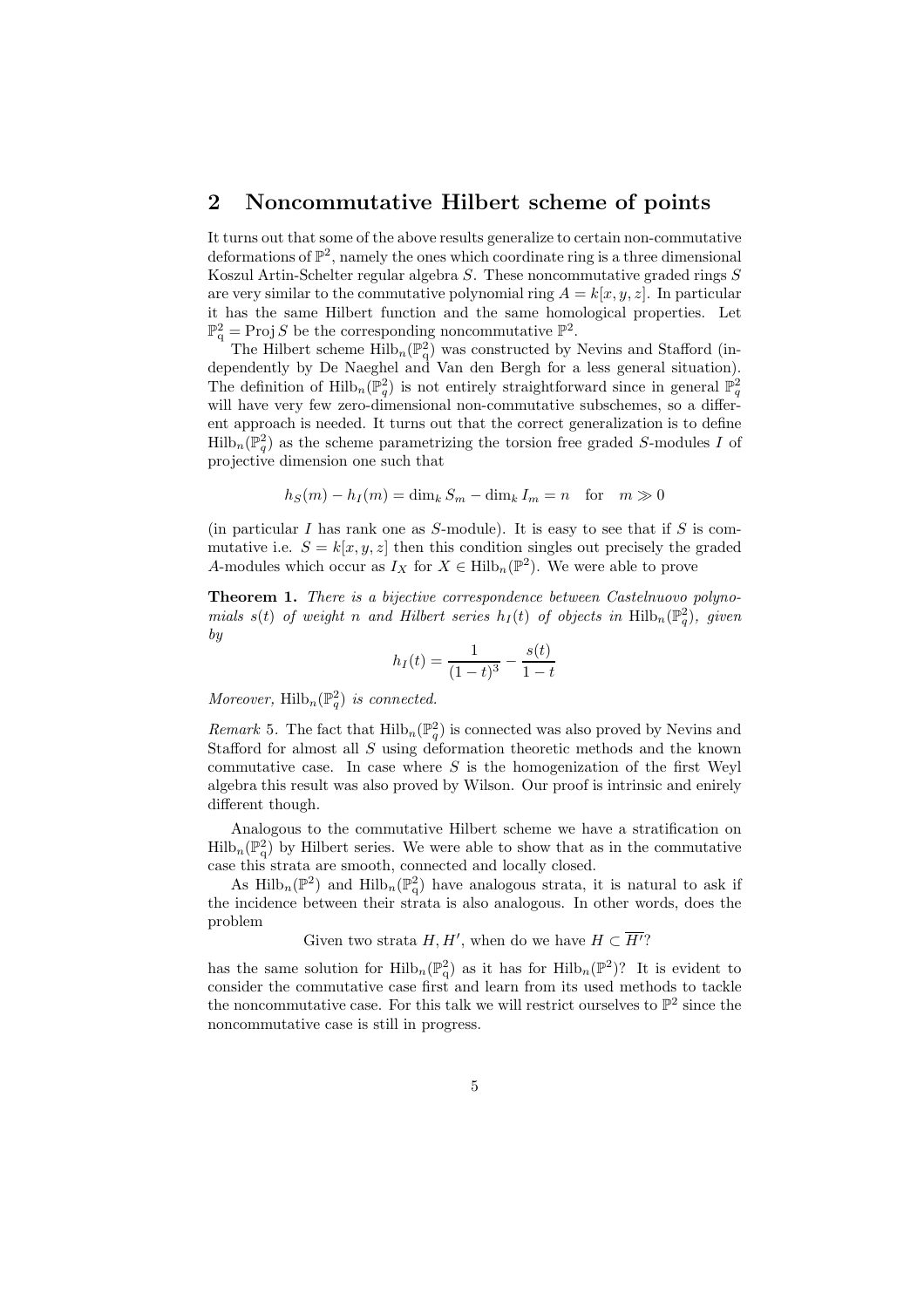### 3 Incidence of strata

As we mentioned above, we will be interested in the following question:

Given two Hilbert functions  $\varphi, \psi$  of degree n, do we have  $H_{\varphi} \subset \overline{H_{\psi}}$ ?

In general, this incidence problem is still open. It is linked to the calculation of irreducible components of Brill-Noether strata. Brun, Hirschowitz, Coppo, Walter and Rahavandrainy solved some particular classes of incidence problems. Under a technical condition the incidence problem was solved by Guerimand in the special case where there is no Hilbert function between  $\varphi$  and  $\psi$ . Let us recall this result.

If  $H_{\varphi} \subset \overline{H_{\psi}}$  then it is necessary that

1.  $\varphi \leq \psi$ . Indeed, for subschemes X, Y of dimension zero and degree n we have (due to semicontinuity)

$$
X \subset \overline{\{Y\}} \Rightarrow h_X \le h_Y
$$

2. dim  $H_{\varphi} < \dim H_{\psi}$ 

As shown by numerous examples, the conditions 1,2 are not sufficient. Guerimand introduced a third condition.

For a subscheme  $X$  of dimension zero and degree  $n$ , define the tangent function  $t_X : \mathbb{N} \to \mathbb{N}$  where

$$
t_X(d) = \dim H^0(\mathbb{P}^2, \mathcal{I}_X \otimes \mathcal{T}(d))
$$

where  $\mathcal T$  is the tangent sheaf<sup>1</sup> on  $\mathbb P^2$ . By semi-continuity,

$$
X \subset \overline{\{Y\}} \Rightarrow t_Y \le t_X
$$

Defining  $t_{\varphi}$  as  $t_X$  where X is the generic point of  $H_{\varphi}$ , we obtain that if  $H_{\varphi} \subset \overline{H_{\psi}}$ then

3.  $t_{\psi} \leq t_{\varphi}$ 

We have

**Theorem 2.** (Guerimand) Let  $\varphi, \psi$  be two Hilbert functions of degree n. Assume that  $(\varphi, \psi)$  has length zero i.e. there is no Hilbert function  $\tau$  of degree n such that  $\varphi < \tau < \psi$ .

Then, under a technical condition, called 'not of type zero', we have  $H_{\varphi} \subset \overline{H_{\psi}}$ if and only if

- 1.  $\varphi \leq \psi$
- 2. dim  $H_{\varphi} < \dim H_{\psi}$
- 3.  $t_{\psi} \leq t_{\varphi}$

<sup>&</sup>lt;sup>1</sup>Which is the cokernel of the coordinate map  $\mathcal{O} \hookrightarrow \mathcal{O}(1)^3$ .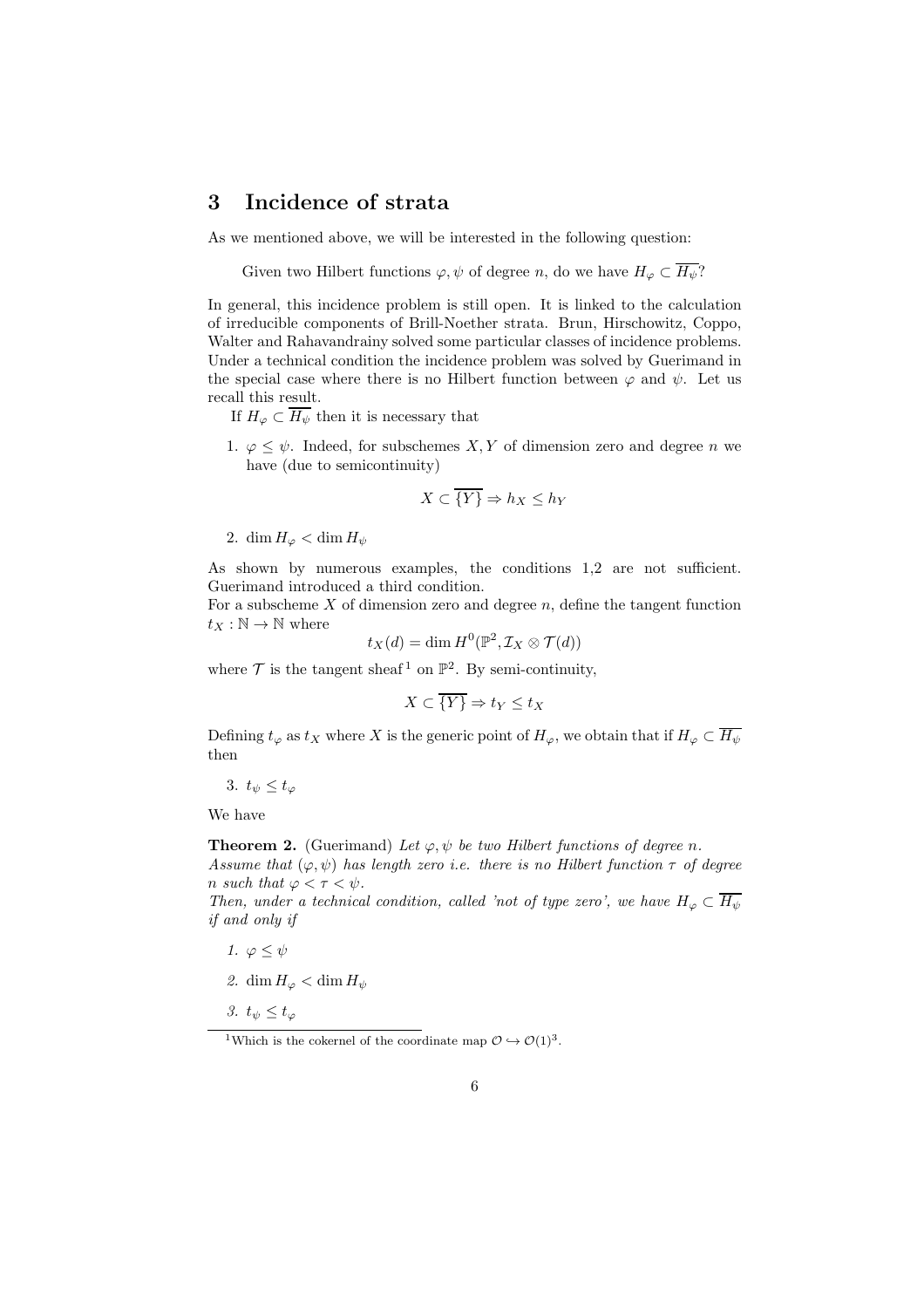Remark 6. Given two Hilbert functions  $\varphi, \psi$  of degree n, it is easy to see if they have length zero by looking at their Castelnuovo diagrams. Indeed, as we mentioned above we have  $\varphi \leq \psi$  if the diagram of  $\psi$  may be obtained by moving an upper blocks from right to left in the diagram of  $\varphi$ , in such a way that the intermediate diagrams are valid Castelnuovo diagrams. In particular  $(\varphi, \psi)$  has length zero if there is no way of doing this by moving more than one block.

Remark 7. Guerimand proved this theorem using a geometric property called linkage: For positive integers  $p, q$ , a pair of subschemes  $(X, X^*)$  of dimension zero is said to be on  $(p, q)$  if there exist curves  $C_p, C_q$  of degree p resp. q such that

$$
X \cup X^* = C_p \cap C_q
$$

Now if  $(X, X^*)$ ,  $(Y, Y^*)$  are both on  $(p, q)$ , then under cerain conditions on p, q we have the property (called linkage)

$$
X \in \overline{\{Y\}} \Leftrightarrow X^* \in \overline{\{Y^*\}}
$$

This method probably does not generalize to the noncommutative case. It was also unknown if Theorem 2 holds in case  $(\varphi, \psi)$  has type zero. A pair  $(\varphi, \psi)$ of Hilbert functions of degree n is of type zero if the diagram of  $\varphi$  has the form as shown below, and the diagram of  $\psi$  is obtained by moving the upper block as indicated



Note that type zero implies length zero and  $\varphi \leq \psi$ .

**Example 8.** The Hilbert series  $(\varphi, \psi)$  of degree 17 corresponding to the following diagrams have type zero.



One may ask how many times the pairs  $(\varphi, \psi)$  of type zero occurs. It appears that for  $n \gg 0$  the percentage of 'type zero' on the total amount of 'length zero' tends to nearly 7%.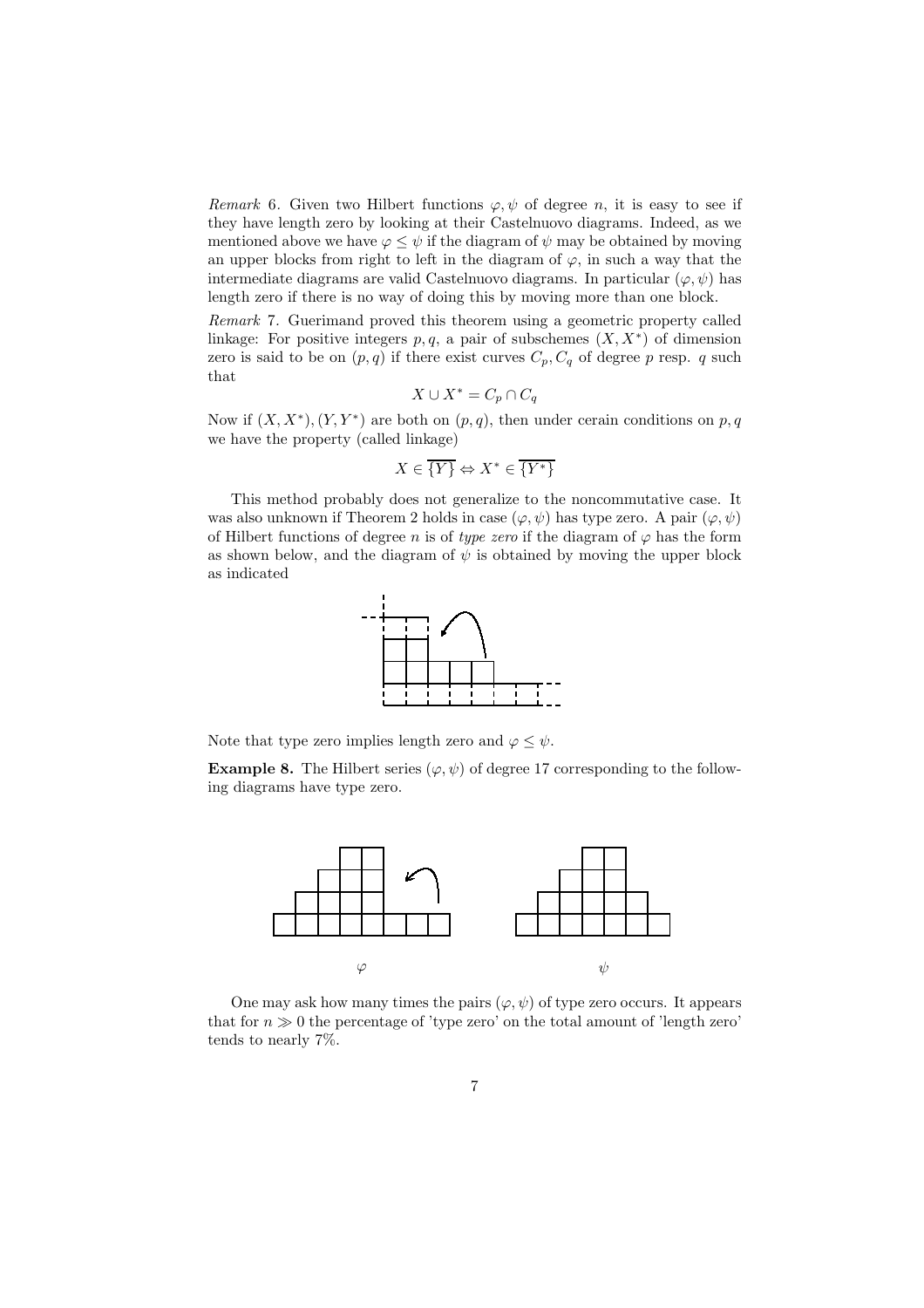**Example 9.** Using Theorem 2, the Hilbert graph for  $n = 17$  becomes

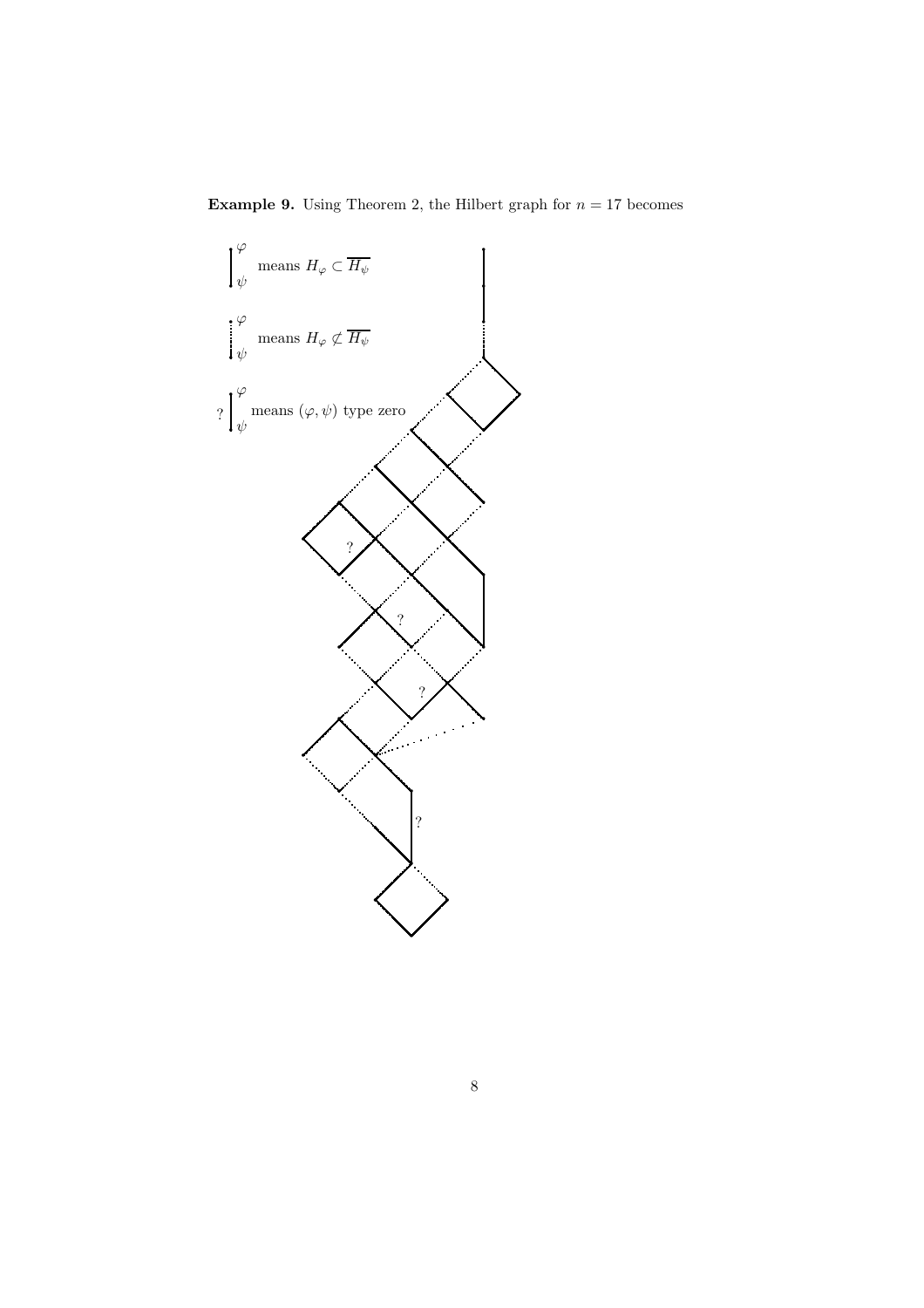In case  $(\varphi, \psi)$  has type zero the inclusion relation between the closures of the strata  $H_{\varphi}, H_{\psi}$  may be investigated by hand for small n, but was unknown in general. According to Guerimand the first unsolved case is Example 8



Observe that conditions 1,2,3 are satisfied.

Using deformation theory, we were able to reprove Guerimand's result and show that the technical condition 'not of type zero' is not necessary.

**Theorem 3.** Let  $\varphi, \psi$  be two Hilbert functions of degree n. Assume that  $(\varphi, \psi)$  has length zero. Then  $H_{\varphi} \subset \overline{H_{\psi}}$  if and only if

- 1.  $\varphi \leq \psi$
- 2. dim  $H_{\varphi} < \dim H_{\psi}$
- 3.  $t_{\psi} \leq t_{\varphi}$

For example, the above unsolved problem (where  $n = 17$ ) now gives  $H_{\varphi} \subset$  $\overline{H_{\psi}}$ . In fact, we proved that <u>all</u> type zero problems are effective.

Given two Hilbert functions of degree  $n$  which have length zero one is now able to decide the incidence between them, at least in theory, since one has to check the three conditions. For large  $n$  quite some computations may be involved to do this. So the question arises for a visual criterion for the conditions in Theorem 3, by which we mean

> let  $(\varphi, \psi)$  be a pair of Hilbert series of degree n can we decide whether or not  $H_{\varphi} \subset \overline{H_{\psi}}$ by looking at the diagrams of  $\varphi$  and  $\psi$ ?

Indeed there is such a criterion:  $H_{\varphi} \subset \overline{H_{\psi}}$  if and only if the Castelnuovo diagram  $s_{\varphi}$  of  $\varphi$  has one of the following forms, where the diagram  $s_{\psi}$  is obtained by moving the upper block as indicated.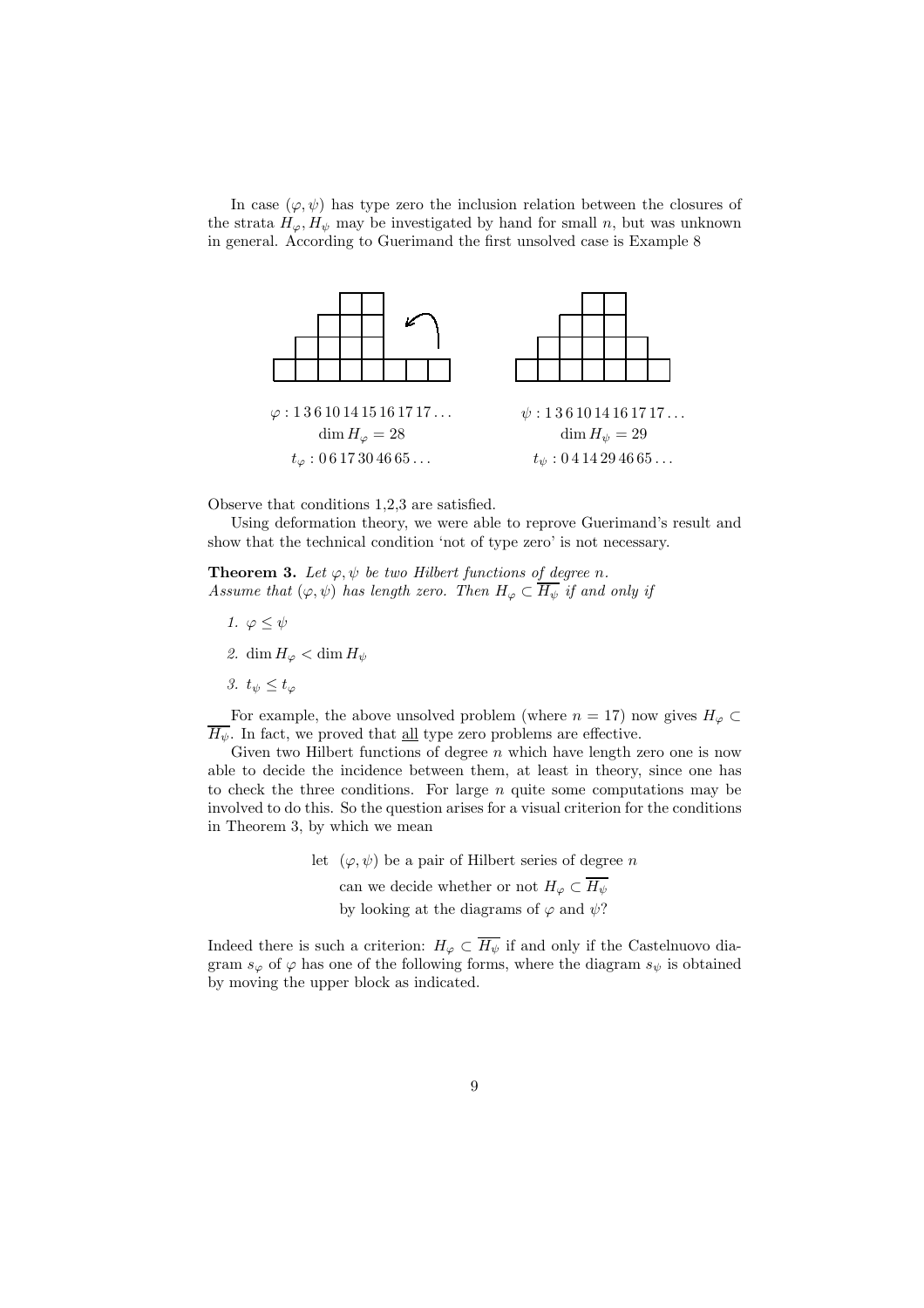

Remark 10. Unfortunatly, the conditions 1,2 and 3 are not sufficient in the general case where  $\varphi, \psi$  are arbitrary Hilbert functions of degree n. Guerimand found the following example